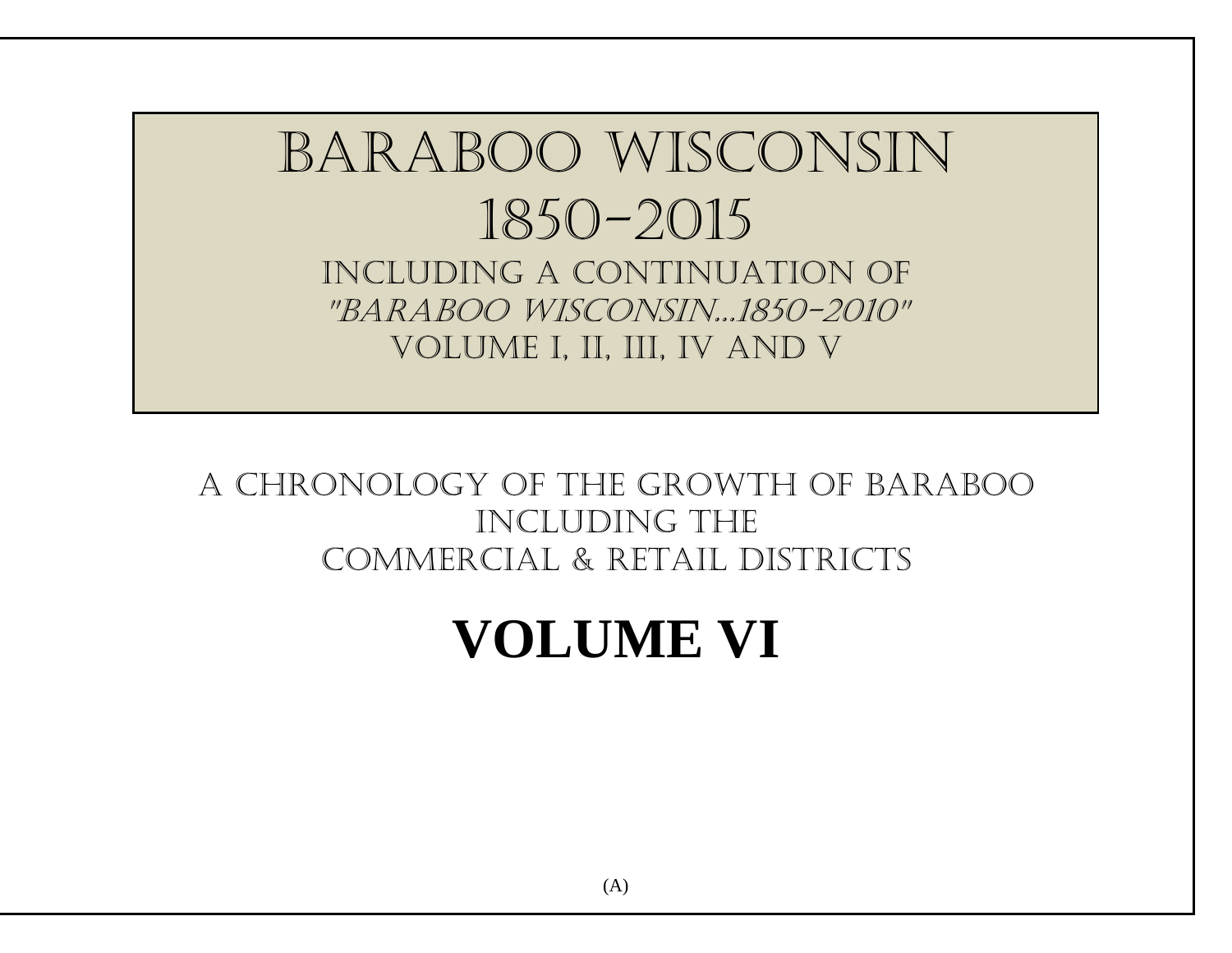# BARABOO 1850-2015

To turn back the pages of local history is indeed an interesting feat. It takes us to a small village, a country town of plank sidewalks, or no walks, muddy or dusty streets, no public lighting, water drawn from the town pump and carried home in a wooden bucket, a family cow and the family pig pastured on the town commons, precious letters and papers brought in for weary miles by slow horse or slower ox teams, often in lumber wagons and other like primitive living conditions with which our ancestors were familiar. Not alone were these conditions common to the times, but they were so universal that our good people seldom complained or rebelled at the old fashion life these external circumstances imposed.

Author Unknown

 *by Joseph Wayne Ward -2015 edited by Lou Ann Ward*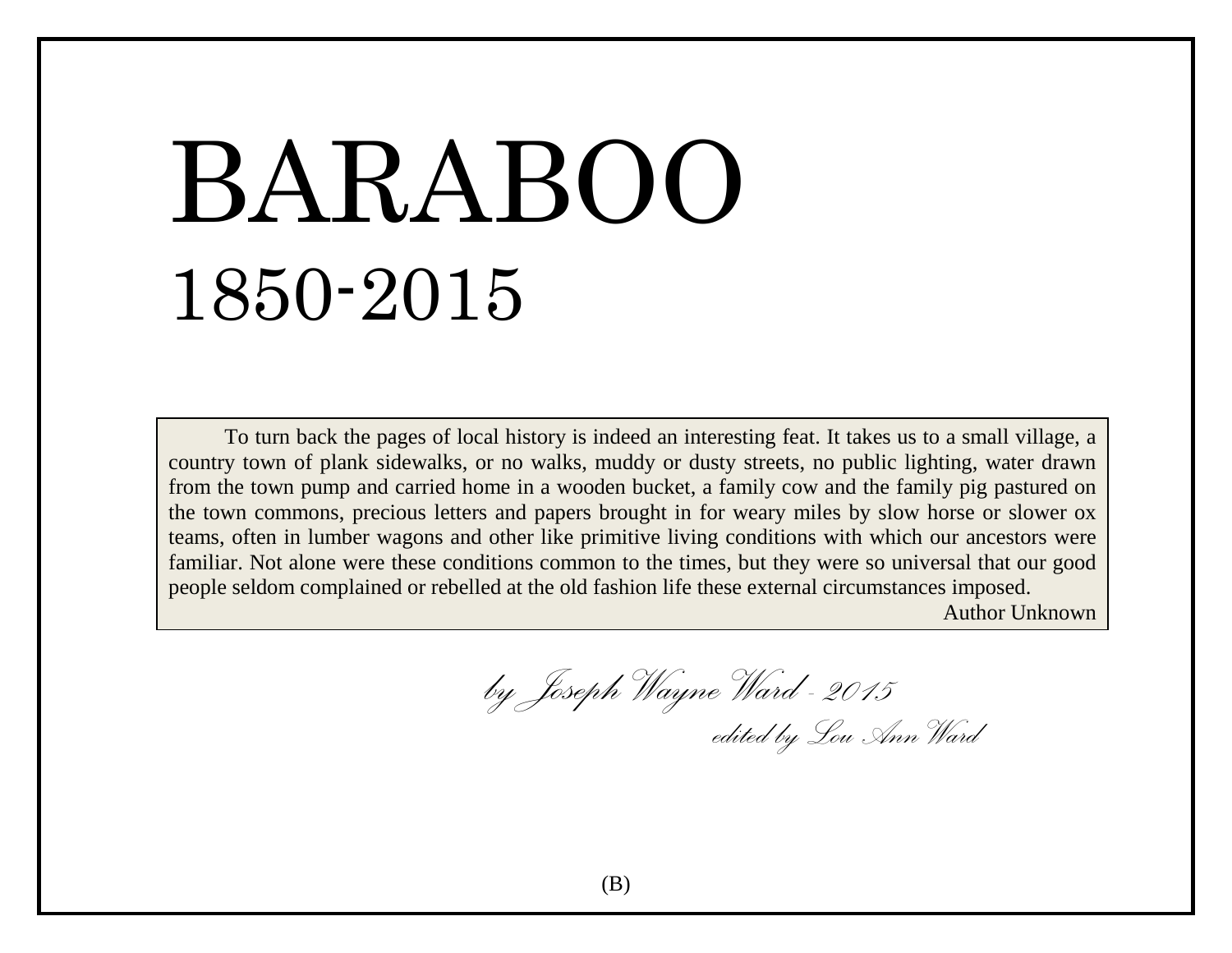

# 1850-2015

## **Please Read the Following**

This **Volume VI** contains an "**Index"** of over 1,500 Baraboo and West Baraboo "businesses, business people, local events and articles of interest" and in most cases will refer you to a specific address or section.

In some cases the index of this volume may refer you to one of the original Volumes I, II, III, IV or V of "*BARABOO Wisconsin 1850-2010*". Be sure to also check Volume I through Volume V for additional information regarding your search.

Any possible future volumes, such as **"Volume VII"** onward, will also contain their own individual index.

This Volume VI may be posted on line at some point.

At this time (2015) the publication of Volumes I through V may be accessed on line at the following link.

#### **http://www.baraboopubliclibrary.org/resources#digital books Digital Books**

**or**

**http://www.baraboopubliclibrary.org/baraboo-1850-2010-chronology-growth-commercial-retail-districts**

*Enjoy....*

*By: Joseph W. Ward August 15, 2015*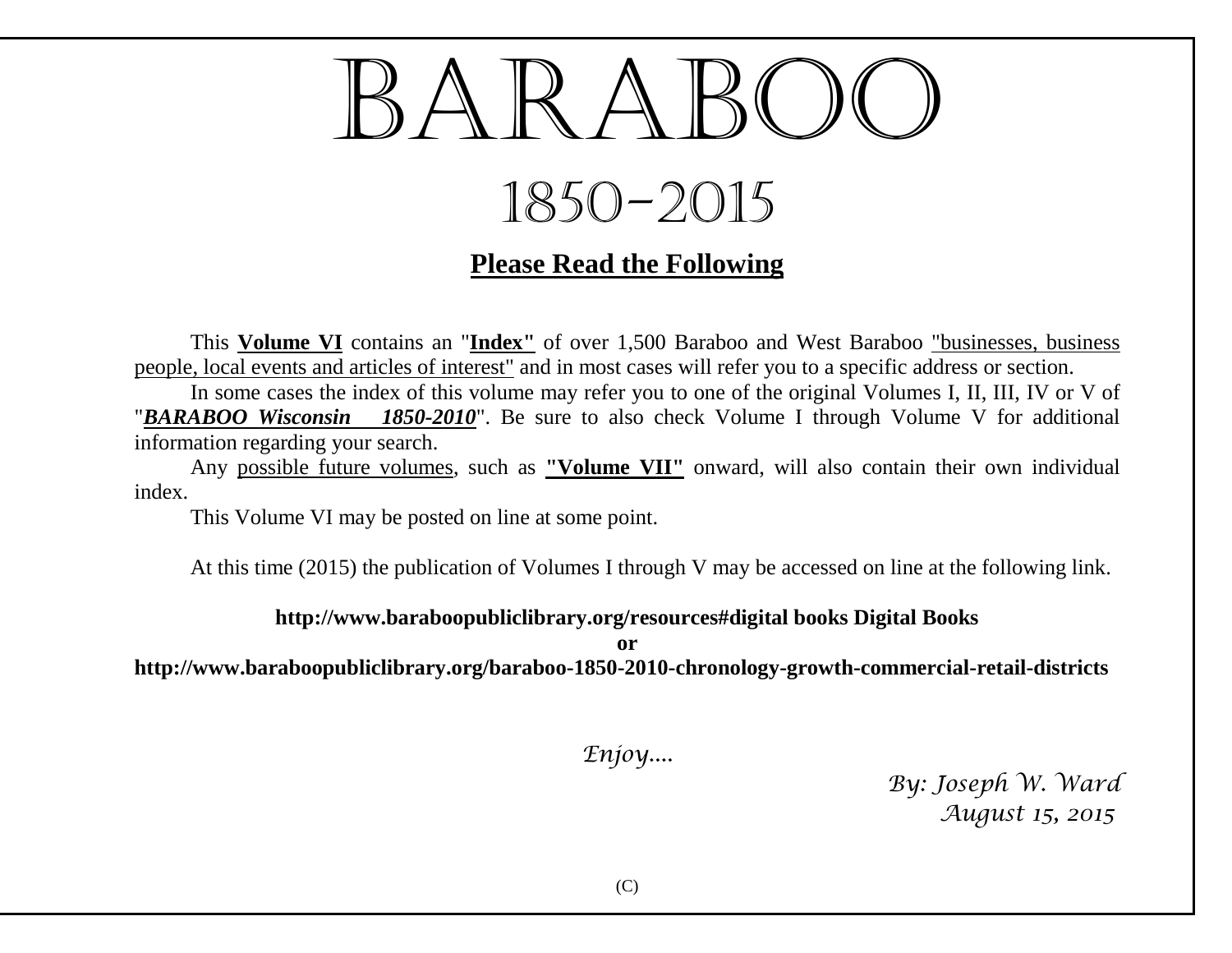#### **INTRODUCTION**

So much has been written regarding the history of Baraboo that to find certain information on any given subject might take longer than it

took to write this book. It is my wish that this writing shall bring together most of these historical data.

The object of my research and writings is to put into print the history of the original business and commercial districts of Baraboo.

The goal of this narrative is to venture back into the early 1800's before settlers made the "Baraboo Rapids" their home, to identify and track businesses and their owners and those that followed in their footsteps. There has been a lot written over the years about those early times, but to sort through it all and to pick what I considered to be historically correct was a task.

I will confess, and you will no doubt agree as you read on, that I am not schooled in writing. My work life was spent as an engineer designing molds for molding plastic products as well as designing special tooling for secondary operations on manufactured products.

I have not produced a

of Volumes I through V of **BARABOO...Wisconsin, 1850 to 2010 Section I: (Continuation of Vol. I)** Includes indexes of Baraboo & West Baraboo followed by the "About Section". **Section II: (Continuation of Vol. II)** Includes a continuation of the "About Section", followed by the"Trivia Sections I, II, III & IV" and Ash Street and Broadway. **Section III**: **(Continuation of Vol. III)** Includes "Fifth Ave. & Street, First Ave. & Street, Fourth Ave. & Street, Lynn Ave. & Street and Oak Street (terminating at 508 Oak Street). **Section IV: (Continuation of Vol. IV**) Includes Oak Street (beginning at 510 Oak Street), Second Ave. & Street, South Boulevard (north and south of the viaduct), Third Ave. and Street (terminating at 123 Third Street). **Section V: (Continuation of Vol. V)** Includes Third Street (beginning at 125-127 Third Street), Vine Street, Walnut Street, Water Street, West Baraboo (formerly Lyons), Highway 12 (aka BD) south of the Baraboo River, West Pine Street (Highway 12 aka BD, north of the Baraboo River) and a 93-page intensive study of Baraboo dated 1989.

#### **Study the following "Contents Pages" to become familiar with the layout of these five sections.**

with family histories and pictures. My major book sources were and continue to be the twenty-volume *Wisconsin Historical Collections*,

author. everyone that provided data and pictures. If you were missed, please do not feel offended. Make it known to the author and the next printing will

correct the matter.

Thank you and enjoy!

Joseph W. Ward

written bibliography of my sources but let it suffice to say, that my research required the scouring of more than 6,000 Baraboo weekly newspapers, which were printed between 1850 and 1967, many scrapbooks, city directories, phone books, etc.

This required time equivalent to 3 to 5 hours a day, 5 to 6 days a week for 10 years; also, many people have contacted me from near and far

(D)

The five sections in this Volume VI represents a continuation published from 1855 to 1915. I also

have a large library of other historical books including many volumes of "*The Proceedings of the State Historical Society of Wisconsin".*

**This volume VI** has its own index consisting of over 8000 names and businesses that have occupied this area since the 1840's. There may be duplications but I feel that is better than an omitted entity.

Historical writings are full of mistakes and the writings herein will prove no different. It is my hope that people will come forward and in a constructive manner suggest corrections and/or additions. So please make a good case, with documents and pictures if possible.

It is also my hopes that someone will step forward and volunteer to make additions and corrections to this live chronology and take some of the load off of the now

It has been an impossible job to give credit to the source for each and every photo due to the fact that many people donated the same image. I have however, endeavored to credit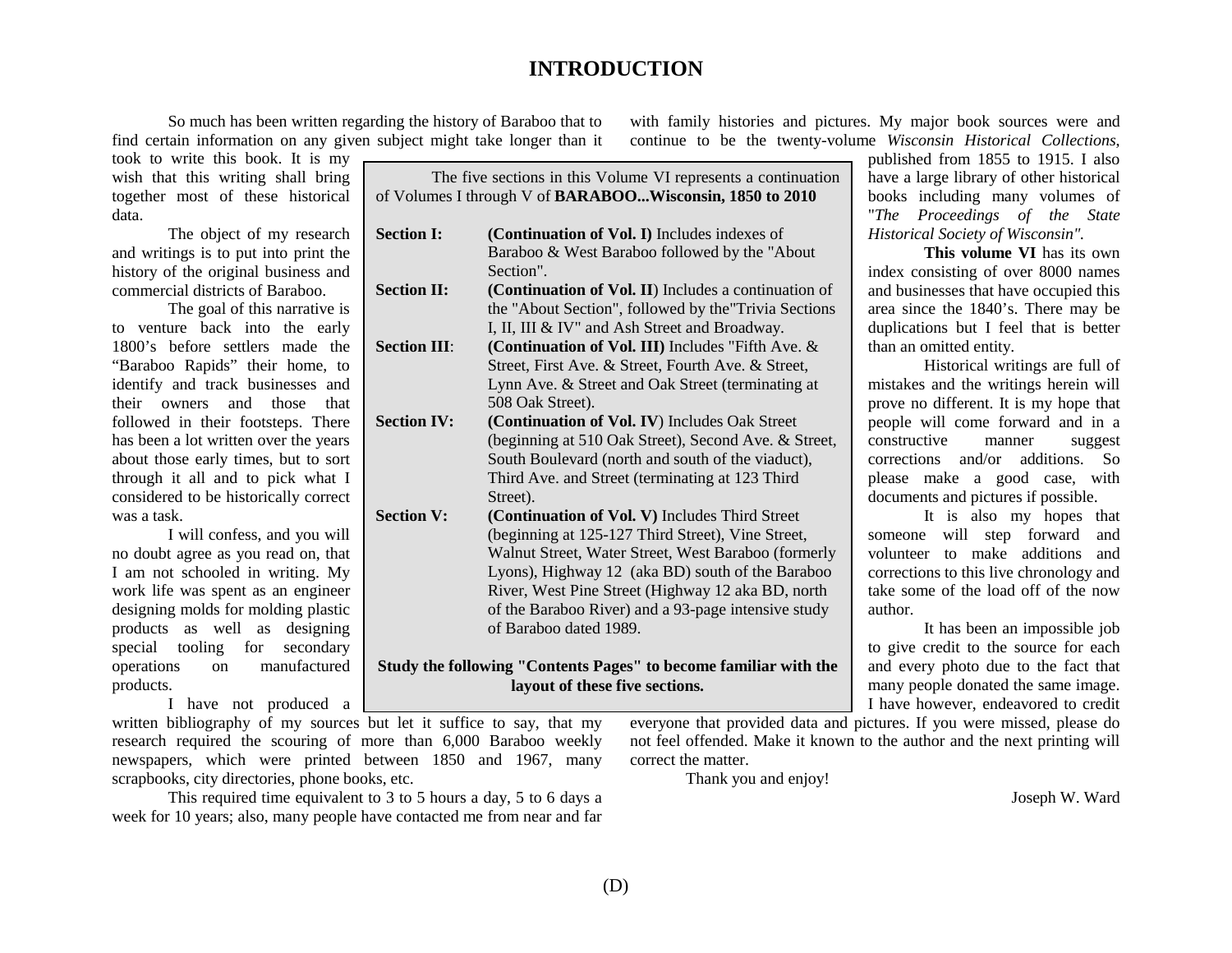## Important...Please Read

## *BARABOO Wisconsin 1850-2015, Volume VI*

This volume is a continuation of the original volumes I through V and has its own individual Index

**Volume I** of the original books is continued in **Section I Volume II** of the original books is continued in **Section II Volume III** of the original books is continued in **Section III Volume IV** of the original books is continued in **Section IV Volume V** of the original books is continued in **Section V**

## --IMPORTANT--

There may be instances where the Volume VI index may refer you to one of the original five volumes of *BARABOO Wisconsin 1850-2010*